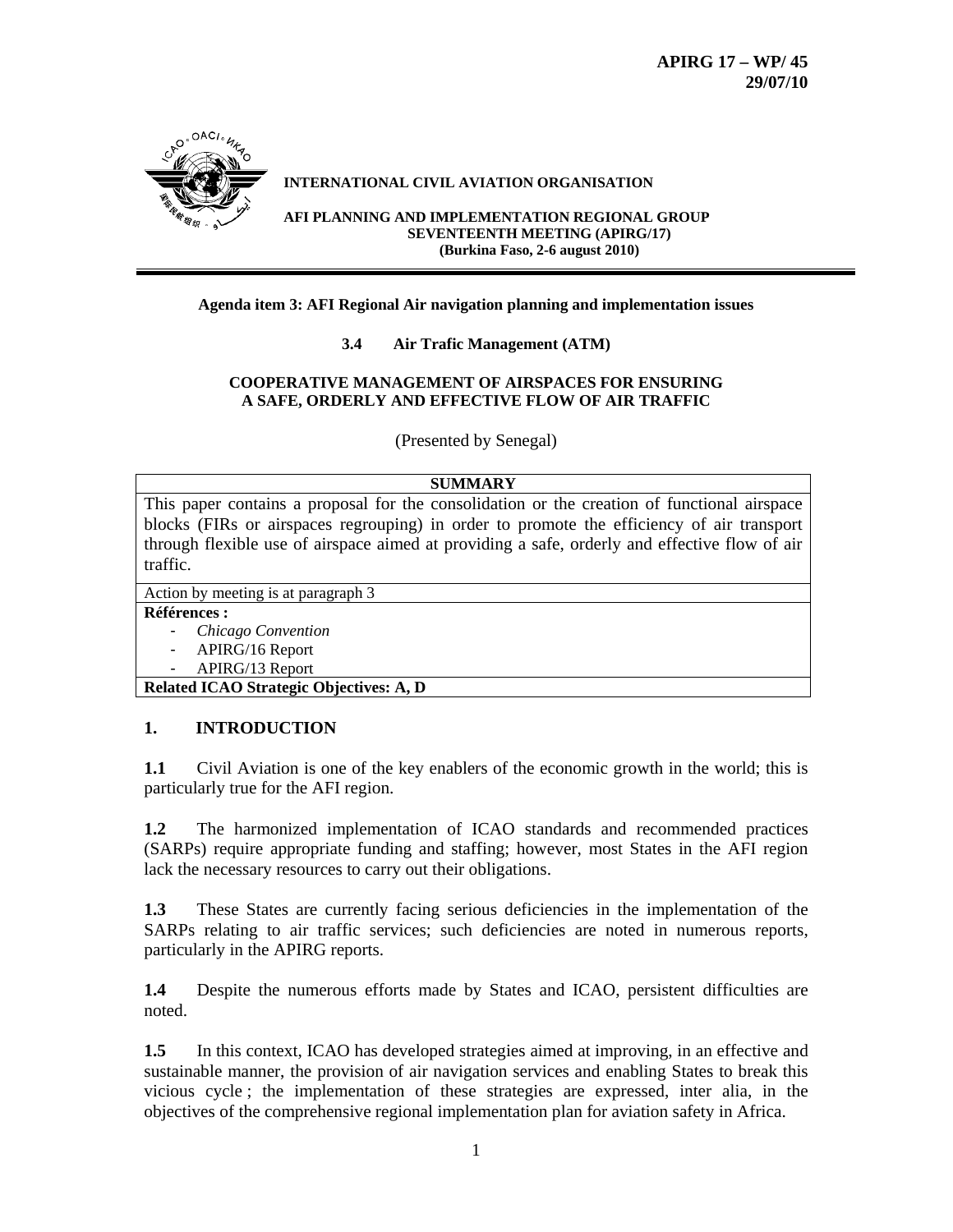# **2 DISCUSSION**

**2.1** One of the main principles of this plan consists, for AFI States, to group together within economic bodies so as to ensure that air navigation services are provided, in a safe, flexible and effective manner*.* 

**2.2** Such strategy requires States to group together their upper airspaces and to establish efficient regional control centres with appropriate technical and human resources so as to enable a cooperative management of these functional airspaces blocks.

- **2.3** This approach has significant advantages :
	- Optimization of investments through economies of scale;
	- Flexible and effective airspace management through airspace rationalization;
	- Harmonized Implementation of SARPs ;
	- A better use of human resources.

**2.4** It must be noted that such cooperative approach for upper airspaces was already encouraged through numerous recommendations :

- **2.5** Among these recommendations, we can note:
	- The recommendation 5/1 of the AFI/7 meeting

**« It is recommended that States, with respect to CNS/ATM implementation with a view to establish a favourable cost/efficiency ratio, consider a cooperative approach for leveraging the efficiency of airspace management, in particular through regional cooperation aimed at achieving the globalization of the upper airspace management, in order to facilitate the safe, orderly and expeditious flow of air traffic. »** 

• **the « Declaration des Almadies » and the concept of « Single African Sky» agreed at the first meeting of air navigation providers in Africa region, held in Yaoundé from 23 to 27 June 2003, and aimed at « …harmonizing air traffic management systems and procedures, rationalizing service areas and consolidating air traffic services on the basis of cost/benefice considerations and the elimination of discontinuities with respect to service availability and quality, as well as the requirement for a seamless flexible system with consideration for users' needs.»**.

**2.6** Some States have already taken the initiatives of grouping together in order to ensure the provision of air navigation services (for example ASECNA States and Member States of Roberts FIR). Such regional bodies must be supported by the civil aviation community*.*

**<sup>2.7</sup>** Other States of the south and the east of Africa expressed the need to group together.